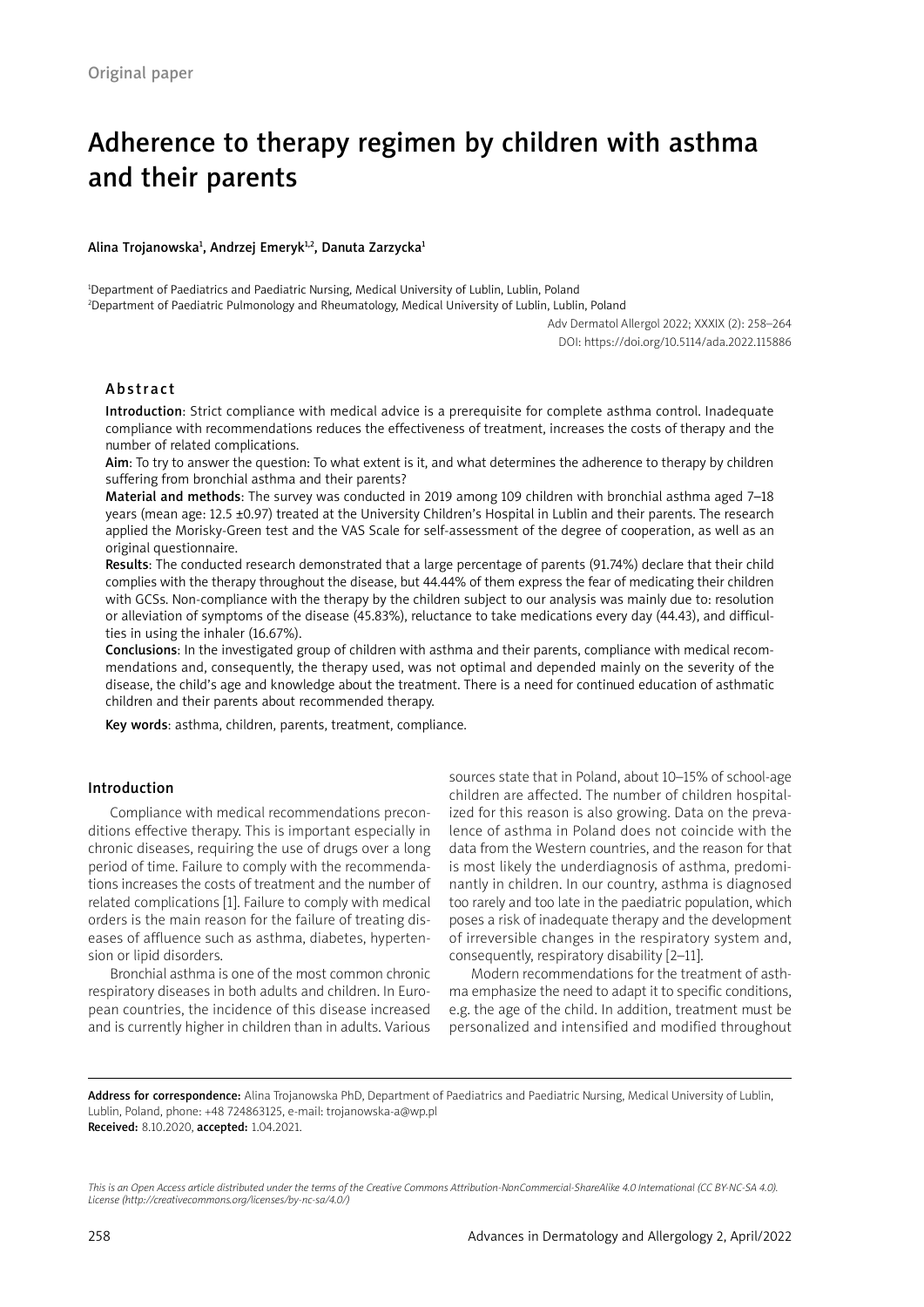the disease, and the patient should be the center of attention. The therapy of asthma in children and adolescents is particularly difficult because it has to take into account the differences of this particular age. Teenagers need to emphasize their maturity and independence, which can influence their decisions concerning therapy. Reluctance to accept advice, interpreted as a violation of the principles of their sovereignty, may lead to risky behaviours in the form of partial or complete cessation of therapy [12–16].

Asthma cannot be cured, but its proper management, involving a partnership between the therapeutic team and the patient and their family, usually allows to control the disease [1, 17, 18].

#### Aim

The aim of the present study was to answer the question: To what extent is the therapy of children suffering from bronchial asthma and their parents followed and what does it depend on?

# Material and methods

Research using the diagnostic survey method was conducted in 2019 among children suffering from bronchial asthma and their caregivers. The selection of the study group was deliberate, i.e. we invited all children with asthma treated in the period subject to our research at the University Children's Hospital in Lublin, who met the following criteria and expressed their consent, as well as their parents, to participate in the study. The selection criteria were: diagnosis of bronchial asthma, duration of the disease of at least 1 year, age of the child over 6 years (it is only at this age that it becomes possible to apply various types of inhalers in therapy). A total of 117 questionnaires were distributed, of which 8 were discarded due to incomplete data. A hundred and nine questionnaires were qualified for the final analysis. The research tools applied were the Morisky-Green test [18] and the VAS scale (Visual Analogue Scale) [17] for selfassessment of the degree of cooperation and an original questionnaire designed for the purposes of the work. The Morisky-Green test consisted of 4 questions regarding the use of prescribed drugs by the subjects. In the case of VAS, the respondents assessed their adherence to the therapy on a 10-point scale (0–10 points). The scoring has a positive direction, i.e. the more points the respondents scored, the better their compliance was. It is a simple and repeatable test for multiple assessment of a variable of subjective trait or attitude. The proprietary questionnaire consisted of 32 closed and open-ended questions and was divided into 2 parts. The first part was addressed to parents and concerned the course of the child's disease, compliance with treatment, possible fears and reasons for non-compliance, and their sociodemographic data. The second part was aimed at children and concerned their acceptance of the recommended therapy, their compliance therewith and possible difficulties related to it and reasons for non-compliance.

Among the respondents there were 69 (63.3%) boys and 40 (36.7%) girls aged 7–18 (mean age: 12.5 ±0.97) and 97 (89%) mothers and 12 (11%) fathers, with a mean age of 36.91 ±5.74 years. 63.3% of them resided in urban areas, whereas 36.7% in rural ones. Almost all children came from complete families (98.17%) and only 1.83% had single-parent families. Most of the children (78.9%) also had siblings, while 21.1% were the only children. The financial situation of the respondents, in their subjective opinion, was mostly good (44.95%) or average (41.28%) and only 6.24% assessed it as not very good, and not a single respondent assessed it as bad. Most of the surveyed parents had higher (43.12%) or high school (33.94%) education.

On average, the examined children had suffered from bronchial asthma for 4.68 ±2.77 years (min. 1 year – max. 15 years). The data on the disease were taken from the medical records, in which the severity of asthma in children was determined according to GINA 2014: the criteria in force at that time. Moderate chronic asthma accounted for 60.55% of the cases, mild chronic asthma for 36.7%, and severe chronic for 2.75%. 19.27% of the children had other chronic diseases, such as allergic rhinitis, atopic dermatitis or food allergies. Almost all children (92.66%) have recently experienced exacerbation of their asthma. All the children were hospitalized for asthma in the last year. A large percentage of them left school (62.39%) and used additional medical assistance (63.3%) due to exacerbation of the disease, while a small percentage of children measured their PEF (31.2%) on their own, and kept a self-monitoring diary (18.35%).

#### Statistical analysis

The database and statistical research were carried out using the Statistica 13.0 software suite (StatSoft, Poland). The  $\chi^2$  test was used to test the existence of differences or relations between the examined characteristics. We adopted the significance level of *p* < 0.05.

#### Results

The analysis of the research results using the proprietary questionnaire demonstrated that most, i.e. 73.39% of the examined children with asthma were treated chronically with inhaled glucocorticosteroids (GCSs), which were administered with either pressurized metered dose (pMDI) or dry powder (DPI) inhalers (36.7% each), and during hospitalization by nebulization (37.61%). A small percentage of the respondents reported side effects of therapy, mainly local ones such as: hoarseness (21.1%), cough (20.18%), sore throat (8.26%) and oral thrush (7.34%). The side effects of therapy that the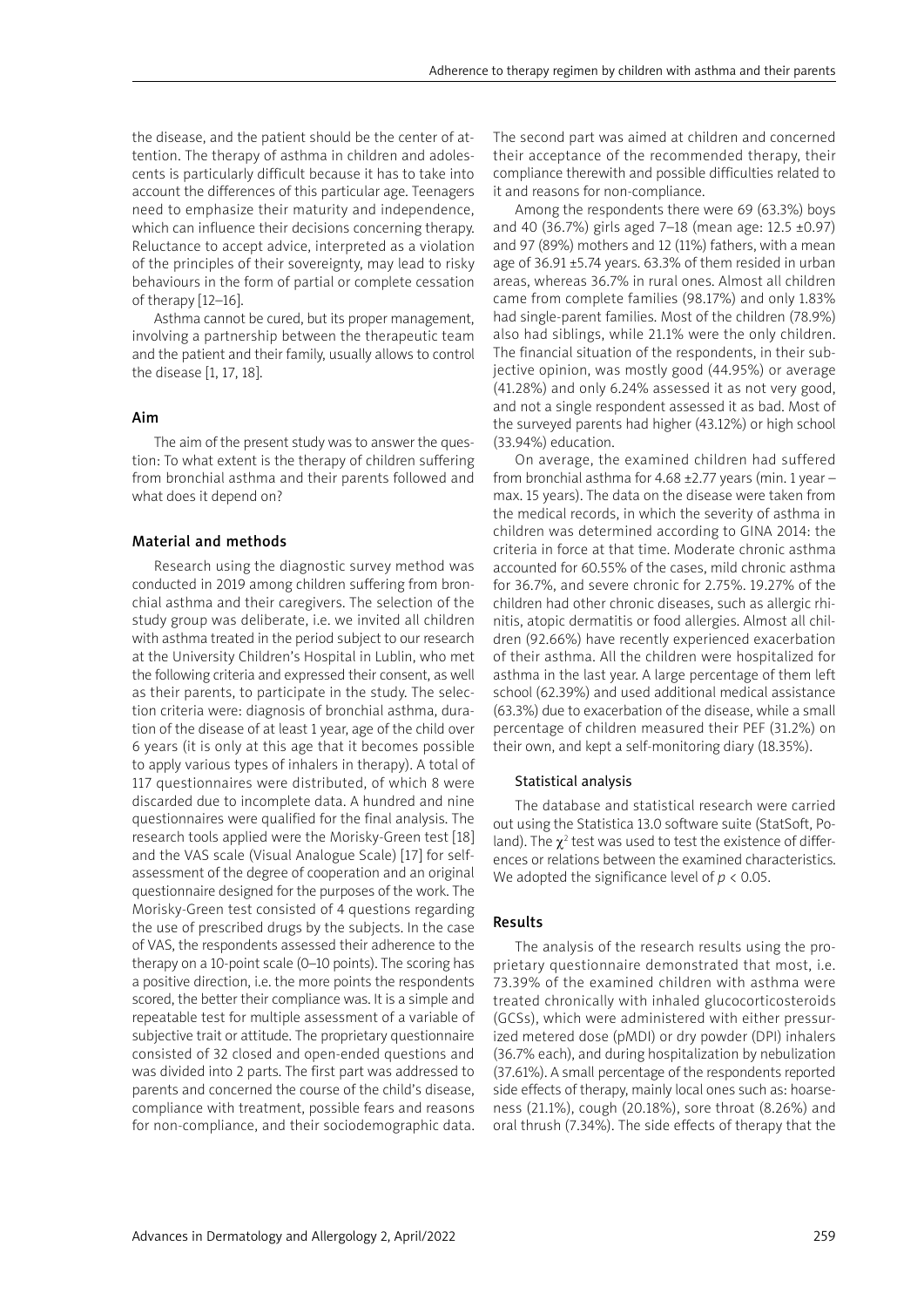parents most often feared in their children were: uncontrolled weight gain (42.2%), slower growth rate (27.52%) or tooth decay (33.03%). The self-assessment of compliance in children with asthma using the VAS scale for the group was  $7.5 \pm 2.45$  points (min.  $5 - \text{max. } 8$ ) on average and thus located it in the high score category. Their self-assessment of the degree of cooperation with the Morisky-Green test was slightly lower. It is true that the vast majority of the surveyed children (77.98%) stated that they accepted the recommended therapy, but in the abovementioned test, as many as 40.37% of them admitted that they had forgotten to take a dose of the drug. Among 24 children who did not accept the prescribed medications, the most common cause was the resolution or reduction of symptoms of the disease. The acquired results are presented in Tables 1 and 2.

The subsequent stage of the research involved determining the compliance of parents of sick children with the doctor's recommendations. The self-assessment of compliance by parents of children with asthma using the VAS scale was on average  $9 \pm 0.35$  points for the entire group (min. 7 – max. 10) and was higher than in children. The analysis of the data demonstrated that only a small percentage of parents adhered to the recommendations only during the initial treatment period or disease exacerbation. The acquired results are presented in Table 3.

The most common cause of parents' non-compliance with medical recommendations was the remission or alleviation of the child's asthma symptoms (88.89%), fear of side effects of therapy (44.42%), the child's reluctance to take medications every day (44.43%), no visible effects of the treatment (11.93%) and the lack of knowledge about the benefits of treatment (11.11%).

The vast majority of the surveyed parents believe that the recommended therapy works with good results (88.07%). Parents consider the lack of disease exacerbation (67.89%) and normal physical activity of the child (51.38%) to be the greatest benefits of adhering to the recommended therapy.

When asked whether the costs related to asthma therapy in a child have a negative impact on the financial situation of the family, more than half of the surveyed parents (51.38%) answered yes, and 11.93% admitted that it did happen that they did not buy their child's medications due to their high costs in the past.

The conducted researched also analyzed whether clinical variables such as the duration of the disease, the severity of asthma, the occurrence of exacerbation periods and other chronic diseases in a child influenced the adherence to therapy by the respondents. It turned out that only the severity of asthma had a significant impact here, as compliance with medical recommendations increased with the severity of the disease  $(p = 0.02)$  (Table 4).

In the presented research, it was assumed that sociodemographic variables may influence the adherence to therapy by the respondents. The research analyzed 7 variables: age, gender, place of residence, family structure and financial situation, as well as parents' education. Statistical analysis revealed that only the age of sick children had a significant impact on their compliance with medical recommendations. Older children were more likely to forget to take their medication ( $p = 0.003$ ) (Ta-

Table 1. Self-assessment of the degree of compliance of children with asthma in the treatment process according to the Morisky-Green test

| Adherence to therapy                                                                         |              | Yes             |              | No              |  |  |
|----------------------------------------------------------------------------------------------|--------------|-----------------|--------------|-----------------|--|--|
|                                                                                              | Number $(n)$ | Percentage* (%) | Number $(n)$ | Percentage* (%) |  |  |
| Have you ever forgotten to take your medicine?                                               | 44           | 40.37           | 65           | 59.63           |  |  |
| Does it happen that you do not observe your medication times?                                | 34           | 31.19           | 75           | 68.81           |  |  |
| Do you skip your next dose of medication if you feel well?                                   |              | 10.9            | 98           | 89.1            |  |  |
| Do you skip the next dose of medication if you feel unwell and<br>link it to the medication? | q            | 8.26            | 100          | 91.74           |  |  |

*\*Percentages do not add up to 100% as the respondents could mark multiple answers.*

Table 2. The reasons for the child's reluctance to take medications

| Reasons discouraging the child from therapy | Number $(n)$ | Percentage* (%) |  |
|---------------------------------------------|--------------|-----------------|--|
| Difficulty in handling the inhaler          | 4            | 16.67           |  |
| No health improvement (treatment effects)   |              | 8.33            |  |
| Abolishment of symptoms or improvement      | 11           | 45.83           |  |
| Fear of the side effects of drugs           |              | 4.17            |  |
| Other cause                                 | q            | 37.50           |  |

*\*Percentages do not add up to 100% as the respondents could mark multiple answers.*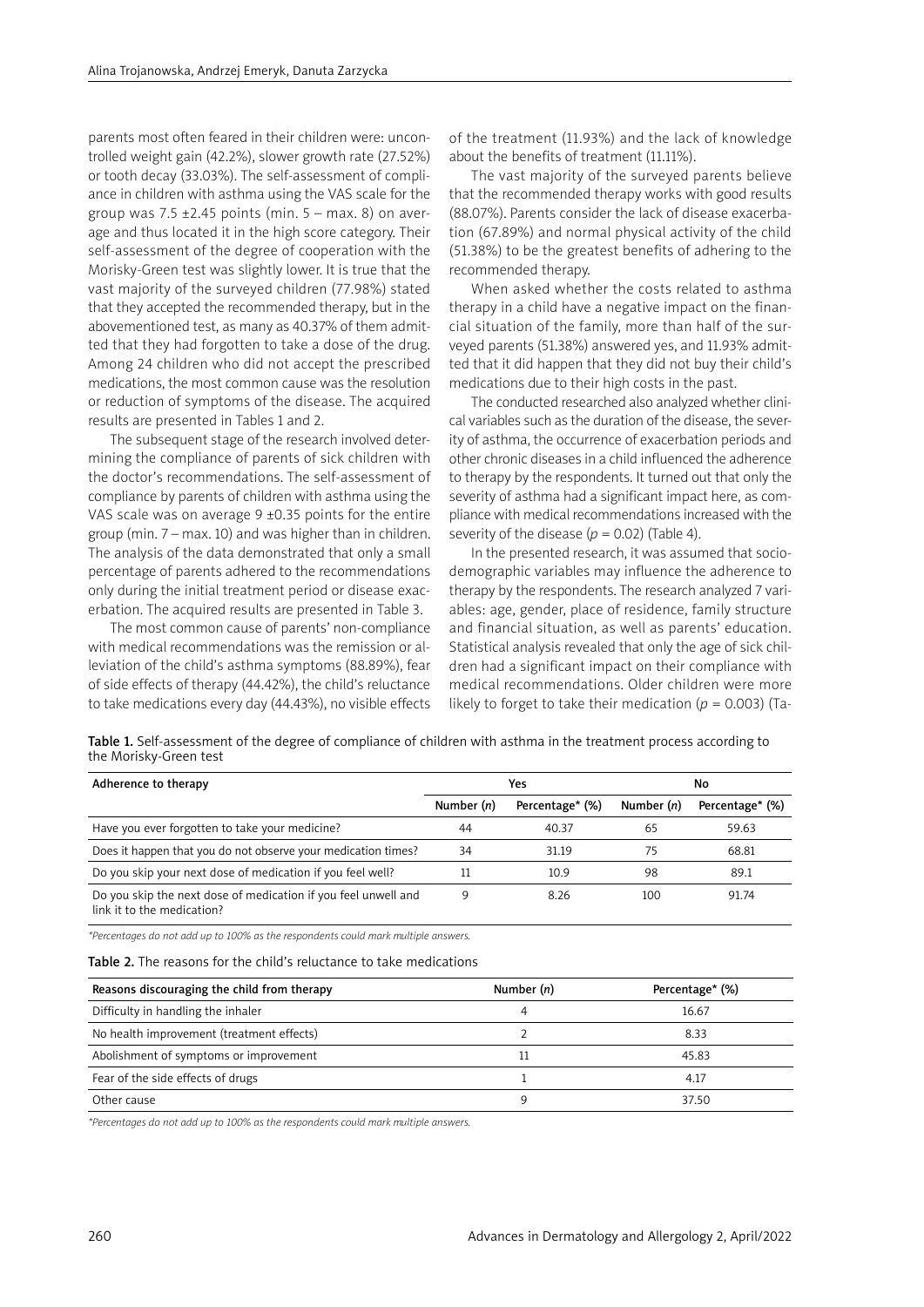| Parental adherence to child therapy         | Number $(n)$ | Percentage (%) |
|---------------------------------------------|--------------|----------------|
| Throughout treatment                        | 100          | 91.74          |
| Only in the initial period of treatment     |              | 0.92           |
| Only during the exacerbation of the disease | 8            | 7.34           |
| Never                                       | 0            | 0.00           |
| Total                                       | 109          | 100            |

Table 3. Parental adherence to therapeutic recommendations of their child

Table 4. Influence of the severity of asthma on the adherence to therapy by the subjects

| Severity of asthma                                                      | Light $(n)$ | Percentage (%) | Moderate/severe (n) | Percentage (%) | Total |
|-------------------------------------------------------------------------|-------------|----------------|---------------------|----------------|-------|
| Forgetting to take medication:                                          |             |                |                     |                |       |
| Does not happen                                                         | 23          | 57.50          | 42                  | 60.87          | 65    |
| Can happen                                                              | 17          | 42.50          | 27                  | 39.13          | 44    |
| Total                                                                   | 40          | 100%           | 69                  | 100%           | 109   |
| $\chi^2$ = 0.0204679, p = 0.88624                                       |             |                |                     |                |       |
| Acceptance and willingness of the child to take prescribed medications: |             |                |                     |                |       |
| Accepting                                                               | 26          | 65.00          | 59                  | 85.51          | 85    |
| Not accepting/hard to say                                               | 14          | 35.00          | 10                  | 14.49          | 24    |
| Total                                                                   | 40          | 100            | 69                  | 100            | 109   |
| $\chi^2$ = 5.064989, p = 0.02442                                        |             |                |                     |                |       |
| Strict compliance with doctor's orders:                                 |             |                |                     |                |       |
| All the time                                                            | 35          | 87.50          | 65                  | 94.20          | 100   |
| Other                                                                   | 5           | 12.50          | 4                   | 5.80           | 9     |
| Total                                                                   | 40          | 100            | 69                  | 100            | 109   |
| $\chi^2$ = 0.7473016, p = 0.38733                                       |             |                |                     |                |       |

|  |  |  | Table 5. Impact of the child's age on adherence to the recommended therapy |  |
|--|--|--|----------------------------------------------------------------------------|--|
|  |  |  |                                                                            |  |

| Child's age                                                             | $\leq$ 12 years ( <i>n</i> ) | Percentage (%) | $\geq$ 13 (n) | Percentage (%) | Total |
|-------------------------------------------------------------------------|------------------------------|----------------|---------------|----------------|-------|
| Forgetting to take medication:                                          |                              |                |               |                |       |
| Does not happen                                                         | 42                           | 73.68          | 23            | 44.23%         | 65    |
| Can happen                                                              | 15                           | 26.32          | 29            | 55.77          | 44    |
| Total                                                                   | 57                           | 100%           | 52            | 100%           | 109   |
| $\chi^2$ = 8.614293, p = 0.00334                                        |                              |                |               |                |       |
| Acceptance and willingness of the child to take prescribed medications: |                              |                |               |                |       |
| Accepting                                                               | 42                           | 73.68          | 43            | 82.69          | 85    |
| Not accepting/hard to say                                               | 15                           | 26.32          | 9             | 17.31          | 24    |
| Total                                                                   | 57                           | 100%           | 52            | 100%           | 109   |
| $\chi^2$ = 0.8140217, p = 0.36694                                       |                              |                |               |                |       |
| Strict compliance with the doctor's orders:                             |                              |                |               |                |       |
| All the time                                                            | 51                           | 89.47          | 49            | 94.23          | 100   |
| Other                                                                   | 6                            | 10.53          | 3             | 5.77           | 9     |
| Total                                                                   | 57                           | 100%           | 52            | 100%           | 109   |
| $\chi^2$ = 0.3057300, p = 0.58031                                       |                              |                |               |                |       |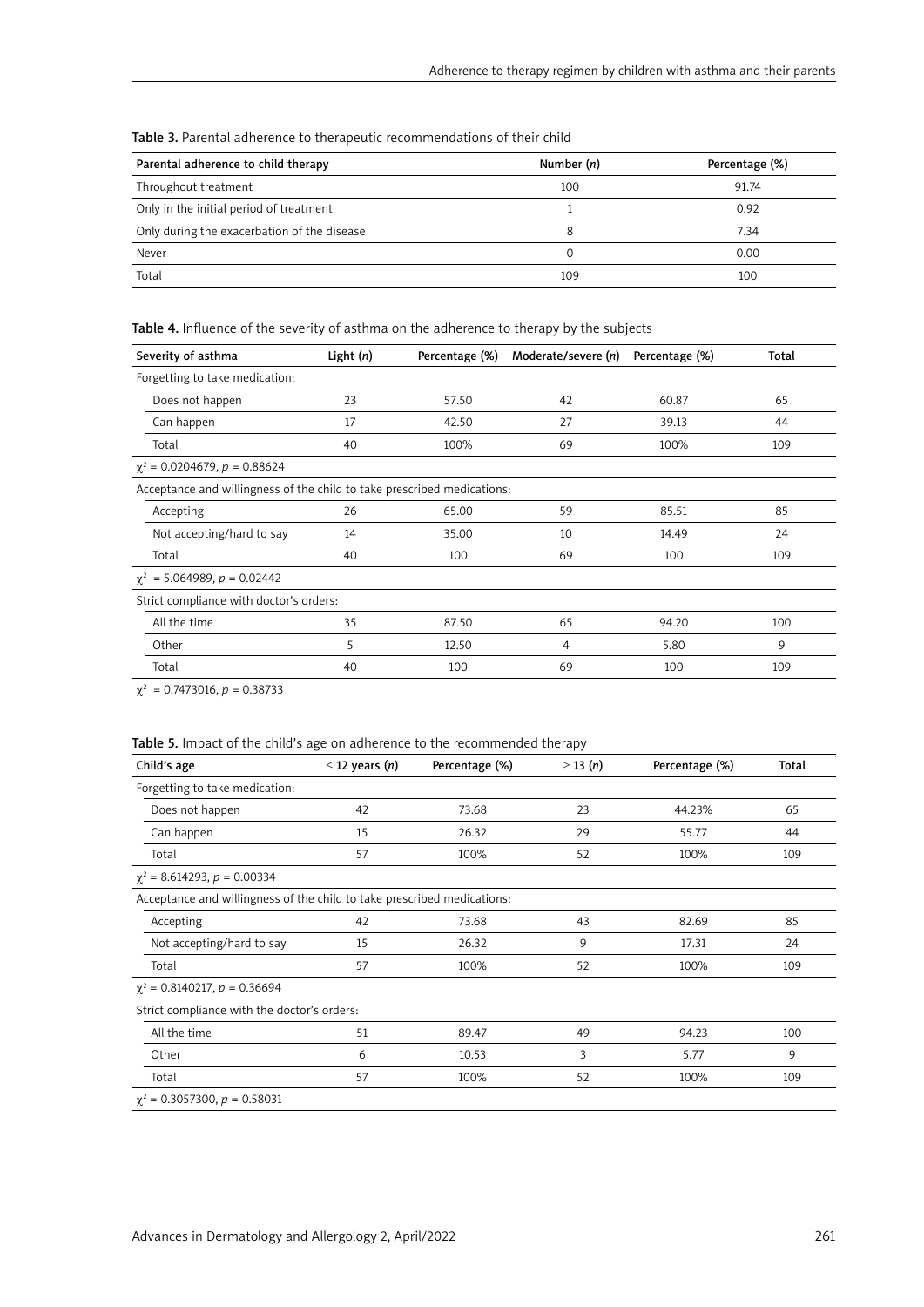| Forgetting to take/administer the drug | Does not happen $(n)$ Percentage $(\%)$ Can happen $(n)$ |       |    | Percentage (%) | Total |
|----------------------------------------|----------------------------------------------------------|-------|----|----------------|-------|
| Knowing about the benefits of therapy: |                                                          |       |    |                |       |
| No                                     | 34                                                       | 52.31 |    | 27.27          | 46    |
| Yes                                    | 31                                                       | 47.69 | 32 | 72.73          | 63    |
| Total                                  | 65                                                       | 100   | 44 | 100            | 109   |
| $\chi^2$ = 5.754688, p = 0.01645       |                                                          |       |    |                |       |

Table 6. Influence of parents' knowledge about the benefits of therapy on adherence to it

ble 5). The remaining characteristics did not have a significant impact ( $p > 0.05$ ).

Then, we went to analyze the impact of knowledge about the benefits of the therapy on compliance of respondents. Parents who had no knowledge about the benefits of the therapy ( $p = 0.01$ ) were more likely to forget about giving/reminding their children to take the drug (Table 6).

#### Discussion

Bronchial asthma is an inflammatory disease of the respiratory tract and requires long-term treatment. It may significantly affect the quality of life of school children and youth, cause frequent absences from school and exemptions from physical education lessons, which was further confirmed by the results of our own research (62.39%). Untreated or improperly treated asthma leads to irreversible changes in the bronchial tree (its remodelling), which later leads to chronic respiratory failure. On the other hand, a properly treated and well-controlled disease allows a child to function normally in a peer environment and to play sports [6–10, 12–16, 19–21].

The primary objective of bronchial asthma pharmacotherapy is to reduce the inflammatory process in the bronchi. Proper treatment of asthma is associated with the need for long-term medication, also in asymptomatic periods. Inhalation is the preferred route of drug administration for the treatment of asthma, regardless of age. Inhaled glucocorticoids (GCSs) are the drugs of choice in all forms of chronic asthma because they most effectively control its course. Many authors emphasize that the use of glucocorticoids in the treatment of asthma is met with great reluctance by many patients, especially parents of affected children, because, apart from therapeutic effects, these drugs may trigger side effects [12, 13, 22–24]. This was further confirmed by the results of our present research (44.42%). The physician should always explain to the patient and/or their caregivers the rationale for treating with GCS. Multicentre clinical trials demonstrated that GCSs used in the treatment of asthma increase the values of ventilation indexes, minimize the frequency of exacerbations and the severity of disease symptoms, and significantly improve the quality of life. Numerous years of observation of children treated with the recommended doses of GCSs also prove that it is also a safe treatment [22].

Asthma is a disease with a variable course, hence it is necessary to systematically control the effectiveness of the treatment and adjust its intensity to the patient's needs. What is essential in the treatment of a chronic disease is the constant cooperation between the doctor and the patient. Education of the child and parents is an element allowing for the practical implementation of the pharmacological treatment process, disease monitoring and active adaptation of treatment to changes in the clinical course of the disease. What is assumed is the striving to create a therapeutic team consisting of a doctor, the affected child and its parents, the school nurse, teachers, psychologist and rehabilitation specialist. Education is also to ensure the highest possible level of cooperation of the affected child and its parents with the physician in charge (compliance) as no improvement in treatment outcomes is observed without training and participation of patients in this process [21, 25–29]. Assessment of compliance can be performed with use of questionnaires completed by the patient or his/her family. The new methods of compliance assessment also include monitoring with the use of electronic devices recording the time and dose of drugs [18].

As reported in the subject literature, the issue of adherence to asthma treatment recommendations in adolescents is conditioned by many factors, including not only personality, influence of the peer group, but also health education, consultation with doctor, understanding the nature of the disease and the validity of therapy, simplicity of treatment and the appropriate motivation [1, 18, 25, 26]. Methods to improve the effectiveness of treatment in adolescents, including the GINA 2019 recommendations, include the need to explain the nature of the disease in a way that is understandable and acceptable to teenagers, as well as encouraging them to take control of their disease [6]. It was also stressed that it is beneficial to develop partnership relations by, inter alia, listening to adolescents' concerns about treatment and their need for peer acceptance. What is particularly important in children and adolescents is to enable them to be active in optimal life and protect them from exposure to side effects of therapy. It is imperative, especially at this age, to provide a written asthma management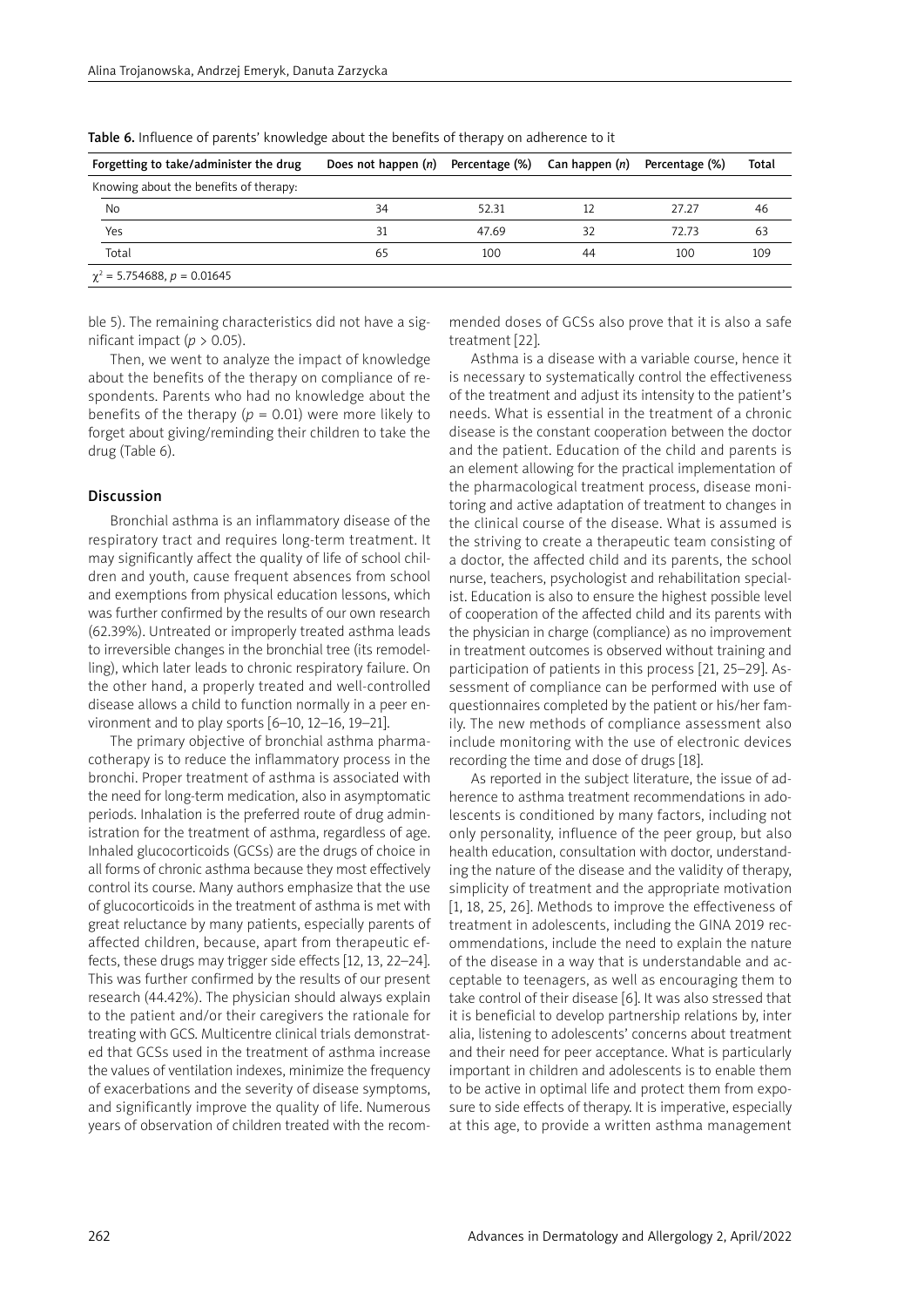plan and carefully schedule doctor's appointments. It is also postulated to rationalize drug prices and simplify treatment regimens (less frequent dosing, combining different drugs in one form). Experts emphasize that even partial compliance with the recommendations is better than total non-compliance [1, 17, 18, 25, 26].

The subject literature estimates the incidence of non-adherence to the recommended therapy at various levels: from 30 to even 70% [1, 17, 18, 25, 26]. The results acquired as part of our own research demonstrate that the vast majority of parents (91.74%) of sick children declared strict adherence to medical recommendations throughout the treatment period. However, despite the fact that the majority of the surveyed children with asthma (77.98%) accepted and willingly took the prescribed drugs, as many as 40.37% admitted that they sometimes forget to take them.

The causes of non-compliance with the therapy include: forgetfulness, lack of time, too mild symptoms of the disease, lack of satisfactory effects of therapy or uncomfortable treatment [1, 17, 18, 25, 26]. Results of our research further confirm these data.

According to the subject literature, although there is a connection between poor socioeconomic status and adherence to treatment, it does not constitute a decisive factor [1, 17, 18, 25, 26]. The presented results of our own research are similar, as only the age of patients had a significant impact on compliance.

The subject literature describes that adherence to therapy may also be influenced by factors related to the context of the disease, i.e. the so-called condition-related factors [1, 17, 18, 25, 26]. Our research material revealed a relationship between the severity of asthma and adherence to therapy, while the influences of duration of the disease and the frequency of exacerbations were not confirmed.

In French studies assessing adherence to chronic treatment among children and adolescents with asthma, it was found to be better in the former, with 92.3% versus 77%, respectively. It was assessed that this was the cause of the increased frequency of exacerbations as 1.4% of younger children and 5% of adolescents experienced more than one asthma exacerbation per month (in our own studies this percentage was 3.67% for younger children and 7.34 % for teenagers) [16]. Even during an exacerbation, 19.6% of patients in the adolescent group were off medication, waiting for the asthma attack to resolve itself. This situation was much less common in case of younger children, with only 4.7% of them not receiving medication from their parents. Similar results were obtained in our own research, where younger children complied with the therapy in 73.68% and older children only in 44.23%.

Studies conducted in Australia emphasized the need to improve care for adolescents with asthma as 58% of them did not consult a doctor regularly, only 19% had an individual peak air flow meter, and 17% had a written treatment plan [16]. This led to the overuse of short-

acting  $\beta_2$ -agonists, with 90% of adolescents using them regularly. In the authors' own research, a small percentage of children measured their PEF on their own (31.2%) and kept a self-monitoring diary (18.35%), and a large percentage (63.3%) of them used rescue inhalers.

Assessment of compliance with therapeutic recommendations by children and adolescents suffering from bronchial asthma has not been the subject of many studies in Poland so far. The phenomenon of steroid phobia among caregivers of children with asthma in Poland was studied e.g. by Czerwińska-Pawluk *et al.* [30]. The results of our own research in comparable groups (109 questionnaires) differ from the results of these authors (122 questionnaires) as they revealed that, although a greater percentage of parents express fear of using GCSs in their children (with > 44% vs. 20%), but at the same time definitely more parents declare compliance with the therapy throughout the treatment period, and not only at the onset of the disease (91.74% vs. 19%), which should be deemed an optimistic conclusion. In our own research, other reasons for non-compliance with the therapy were also observed as these were not mainly the fear of side effects of the drugs used as in Czerwińska-Pawluk *et al.* (37%), but also the resolution or reduction of asthma symptoms (approx. 89%). Nevertheless, similarly to the research of the authors quoted above, the fear connected with use of GCSs resulted from lack of knowledge about the disease and its management.

Compliance research should be continued in the future. Identification and reduction of hindering factors and improvement of compliance may have a greater impact on the health of the population than the entire progress associated with specific medical procedures.

### Conclusions

Despite the fact that majority of the children with asthma in the study accepted the prescribed therapy, they often forgot to take their drugs. Among the respondents, the main reasons for non-compliance with the therapy were: remission or alleviation of asthma symptoms, the child's reluctance to take medications every day, difficulties in using the inhaler and fear of side effects of medications used. In the group subjected to our research, compliance with the therapy increased with the severity of the disease. Compliance with doctors' orders was worse in adolescents than in younger children. Parents who knew about the benefits of treatment were more likely to follow doctors' orders.

# Acknowledgments

We would like to thank Paulina Śliwińska M.A. for her assistance in collecting research material.